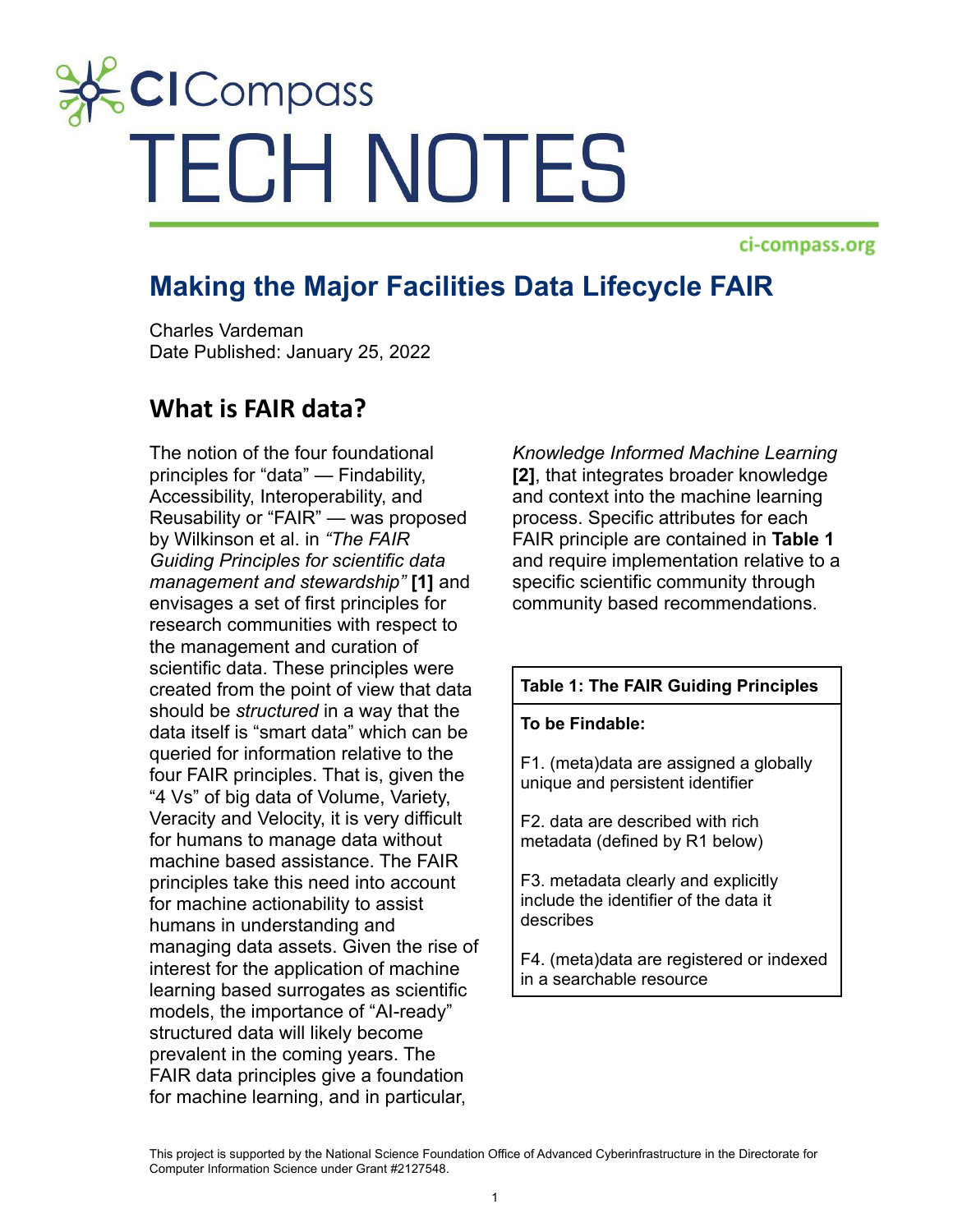#### **To be Accessible:**

A1. (meta)data are retrievable by their identifier using a standardized communications protocol

A1.1 the protocol is open, free, and universally implementable

A1.2 the protocol allows for an authentication and authorization procedure, where necessary

A2. metadata are accessible, even when the data are no longer available

#### **To be Interoperable:**

I1. (meta)data use a formal, accessible, shared, and broadly applicable language for knowledge representation.

I2. (meta)data use vocabularies that follow FAIR principles

I3. (meta)data include qualified references to other (meta)data

### **To be Resuable:**

R1. meta(data) are richly described with a plurality of accurate and relevant attributes

R1.1. (meta)data are released with a clear and accessible data usage license

R1.2. (meta)data are associated with detailed provenance

R1.3. (meta)data meet domain-relevant community standards

# **Who is adopting FAIR data principles?**

Since the publication of the original Wilkinson et al. paper in 2016, organizations such as "GO FAIR<sup>1</sup>" have been created to encourage adoption by scientific communities and provide forums for scientific communities of practice to tailor recommendations for their specific domain. As of this report, 25 "implementation networks" are actively engaged in defining what the FAIR principles mean to their communities and creating guidelines specific to that communities needs. Wilkinson's paper was motivated by the life sciences community of practice, one of the largest early adopters of the principles and have led the sciences in active adoption. Commercial entities have also recognized the business value in FAIR data principles and have adopted recommendations from the guidelines in their data infrastructure. The Pistoia Alliance, $<sup>2</sup>$  created by the 2</sup> pharmaceutical industry, has created "The FAIR Toolkit for the Life Science Industry"<sup>3</sup> providing guidance, use 3 cases and examples to motivate industry wide adoption of FAIR principles. Other industry discussions about FAIR principles have revolved around enterprise metadata management best practices. For example, Linked-In sponsored

<sup>2</sup> Pistoia Alliance

([https://www.pistoiaalliance.org\)](https://www.pistoiaalliance.org)

(<https://fairtoolkit.pistoiaalliance.org>)

<sup>1</sup> Go FAIR ([https://www.go-fair.org/\)](https://www.go-fair.org/)

<sup>3</sup> Pistoia Alliance FAIR Toolkit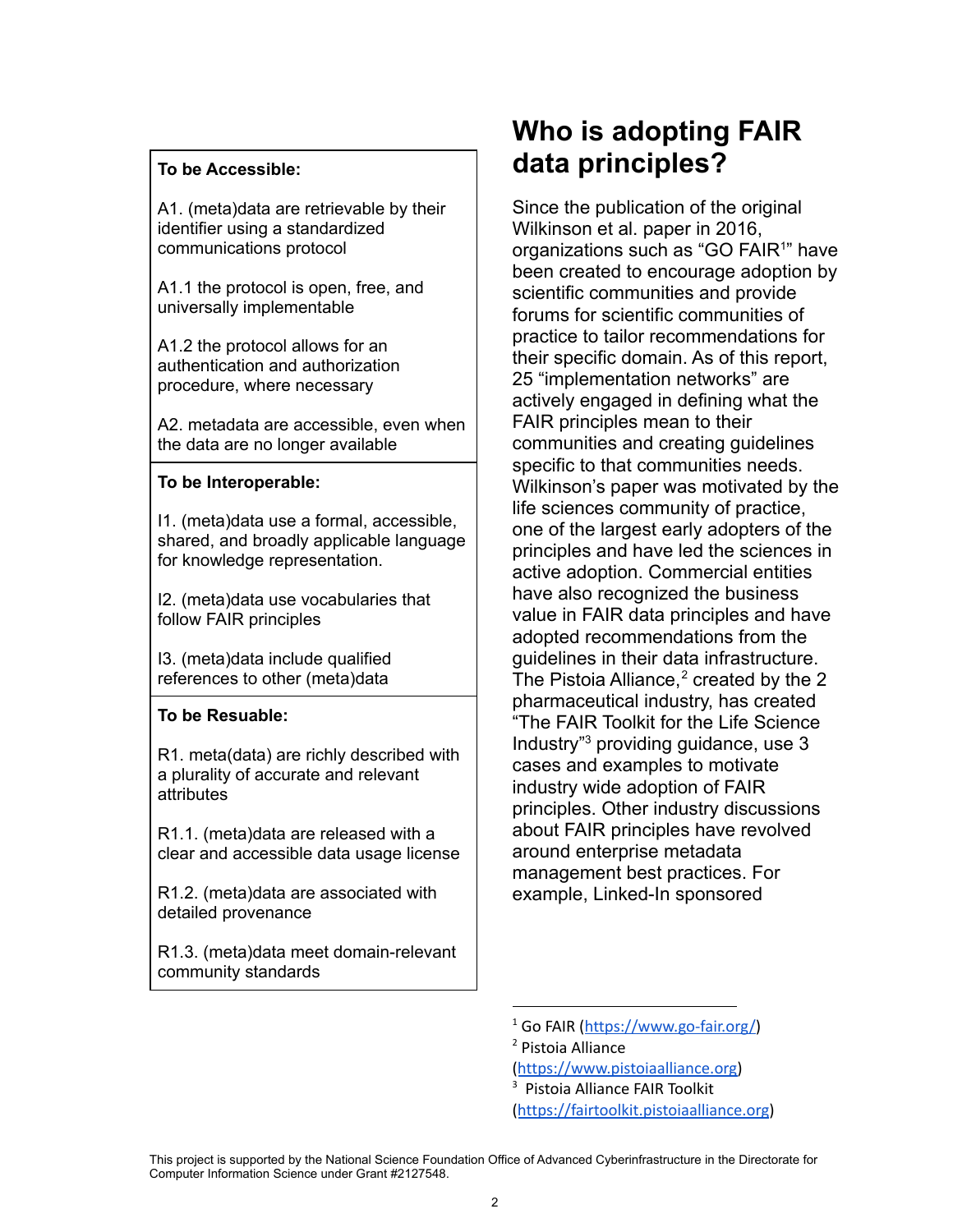

"Metadata Day 2020"<sup>4</sup> using an 4 "unconference" style workshop to facilitate discussion about best practices for metadata in commercial enterprises including adoption of FAIR principles<sup>5</sup> in broader enterprise data 5 strategies.

## **How does FAIR relate to the data lifecycle?**

FAIR principles can be seen as a "cross-cutting" cyberinfrastructure element that has broad application for the entire data lifecycle **[3]** model for NSF large facilities. This means that there is a value proposition to major facilities to utilize FAIR during each stage of the data lifecycle, not just in the final **data access and dissemination stage** of the data lifecycle. During **data capture**, **initial processing** and **central processing stages**, **findability** and **accessibility** of the data artifacts are, by definition, accounted for in data movements and workflows associated with the lifecycle. The use of dereferencable persistent identifiers (F1 and A1) can provide additional value for tracing digital objects though the data lifecycle process. For example, AstraZeneca has created a formal identifier policy

<sup>4</sup> Metadata Day 2020

<sup>5</sup> Metaspeak 2020 Meet up [\(https://youtu.be/LS2LxEsj-94?t=3491\)](https://youtu.be/LS2LxEsj-94?t=3491) [\(https://metadataday2020.splashthat.com](https://metadataday2020.splashthat.com)) based on URI Templates where the URI structure aids in data source identification.<sup>6</sup> AstraZeneca's URI 6 scheme maps data to clinical trial study identifiers throughout the study lifecycle. In this way, it is easy to **access** information about a study phase and directly connect to data artifacts associated with the study.

Additionally, the **findable** and **accessible** principles also apply to metadata associated with the data artifacts. The use of FAIR metadata catalogs that capture **data lineage** through a digital objects lifecycle enhances the data value proposition.<sup>7</sup> Metadata accessibility propagates into **interoperability** and **reuse** through using FAIR vocabularies **[6-7]** and ontologies as the basis for exposing metadata objects. FAIR vocabularies are themselves FAIR data objects that additionally link to and reuse other vocabularies to give broader context to machine agents.

 $6$  Adoption and Impact of an Identifier Policy  $-$ AstraZeneca [\(https://fairtoolkit.pistoiaallian](https://fairtoolkit.pistoiaallian) [ce.org/use-cases/adoption-and-impact-ofan-identifi](https://fairtoolkit.pistoiaallian) [er-policy-astrazeneca/\)](https://fairtoolkit.pistoiaallian)

 $<sup>7</sup>$  The importance of a FAIR Data Strategy in</sup> enhancing the Data Value Lifecycle [\(https://www.thehyve.nl/articles/fair-datastrategy-f](https://www.thehyve.nl/articles/fair-datastrategy-for-data-value-lifecycle) [or-data-value-lifecycle\)](https://www.thehyve.nl/articles/fair-datastrategy-for-data-value-lifecycle)

This project is supported by the National Science Foundation Office of Advanced Cyberinfrastructure in the Directorate for Computer Information Science under Grant #2127548.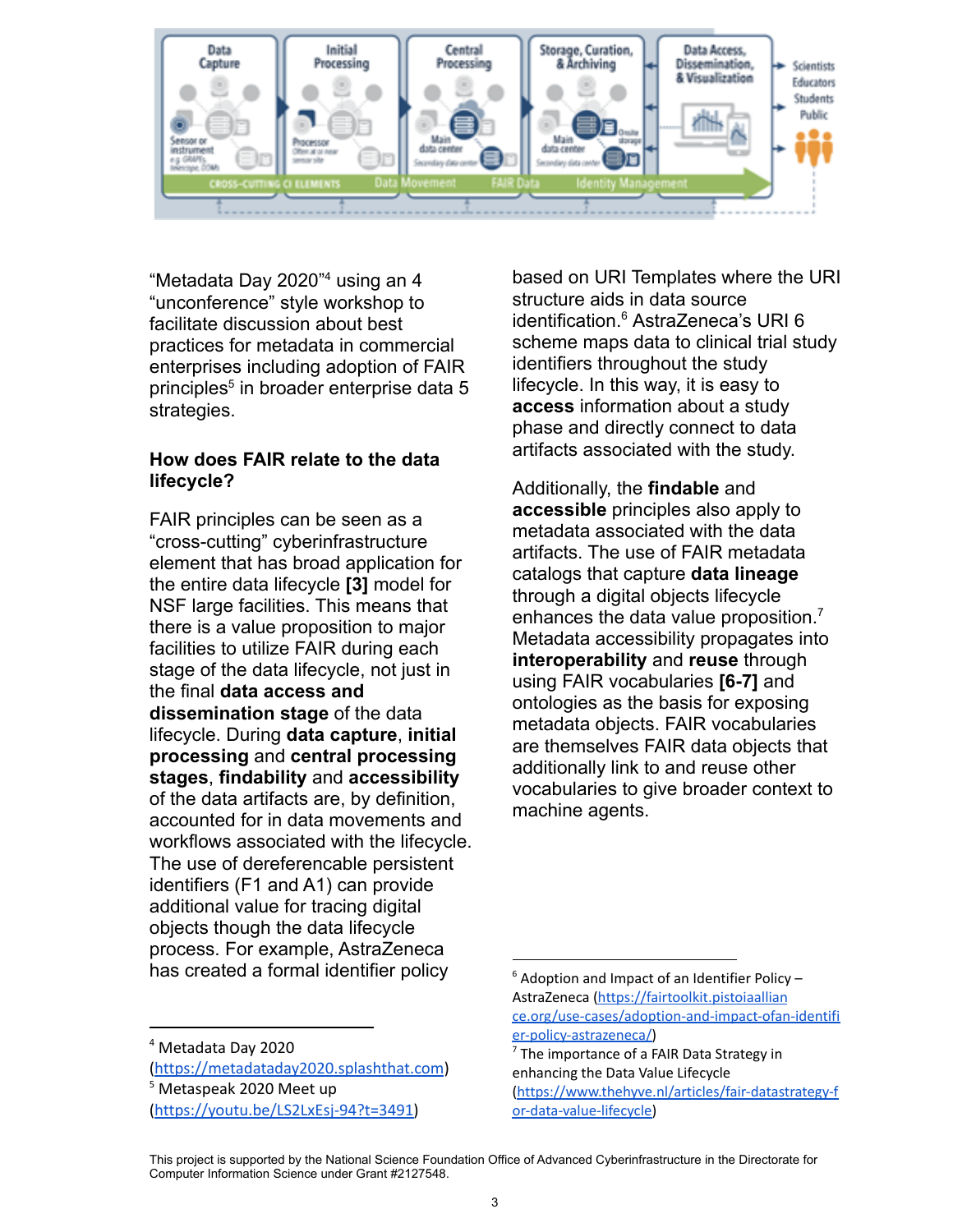# **What does it mean for NSF Major Facilities?**

With the recent success of deep learning based scientific models, such as the corporately developed Deepmind AlphaFold 2 protein folding model,<sup>8</sup> over traditional physics based computational solutions there is a movement toward adoption of deep learning methodology by many science disciplines. Deep learning requires large volumes of high-quality data, and NSF Major Facilities (MFs) are one source of such data, so *the use of FAIR principles in the data lifecycle will become increasingly important*, and of high value, to researchers utilizing MF resources. Likewise, there is a massive, synergistic, revolution happening with the adoption of deep learning technologies in the private sector that is driving development of components, workflows and pipelines that can be readily adopted into the data lifecycle cyberinfrastructure. The increased interest in open source, cloud-based, FAIR data technologies by both industry and academia can be leveraged thus providing potential partnerships that could lead to more sustainable pathways for FAIR cyberinfrastructure environments.

The speed with which this revolution is happening provides significant challenges to MFs' implementation of FAIR principles in practice. Through

industry surveys, Gartner has identified that many of the core areas of expertise relating to FAIR data such as ontologies, knowledge graphs and operationalizing AI initiatives (MLOps, ModelOps) are of great interest to commercial organizations.<sup>9</sup> In the near 9 term, commercial demand for these skills will likely outpace the availability of personnel with appropriate training. However, commercial interest in these technologies should in the long term drive interest in personnel to develop expertise in these technology areas creating a more sustainable workforce. Many synergistic opportunities exist for workforce development in FAIR data and AI operations that could help in recruiting talent to MF operations.

One of the core **missions** for **CI Compass** is to **lower barriers** for MFs to operationalize FAIR data best practices throughout the data lifecycle. This includes providing expertise in FAIR vocabularies, ontologies and metadata as well as cyberinfrastructure components for FAIR data implementation. CI Compass aims to help build a community of practice around FAIR principles for the MFs as well as connecting domain specific communities of practice organized by groups such as the Earth Science Information Partners (ESIP), International Virtual Observatory Alliance (IVOA), and the Research Data Alliance (RDA) that are building the domain specific FAIR tools needed

<sup>8</sup> Putting the power of AlphaFold into the world's hands. <https://deepmind.com/blog/article/puttin> [g-the-power-of-alphafold-into-the-worldshands](https://deepmind.com/blog/article/puttin)

 $9$  The 4 Trends That Prevail on the Gartner Hype Cycle for AI, 2021.

https://www.gartner.com/en/articles/the-4 -trends-that-prevail-on-the-gartner-hype-c ycle-for-ai-2021

This project is supported by the National Science Foundation Office of Advanced Cyberinfrastructure in the Directorate for Computer Information Science under Grant #2127548.